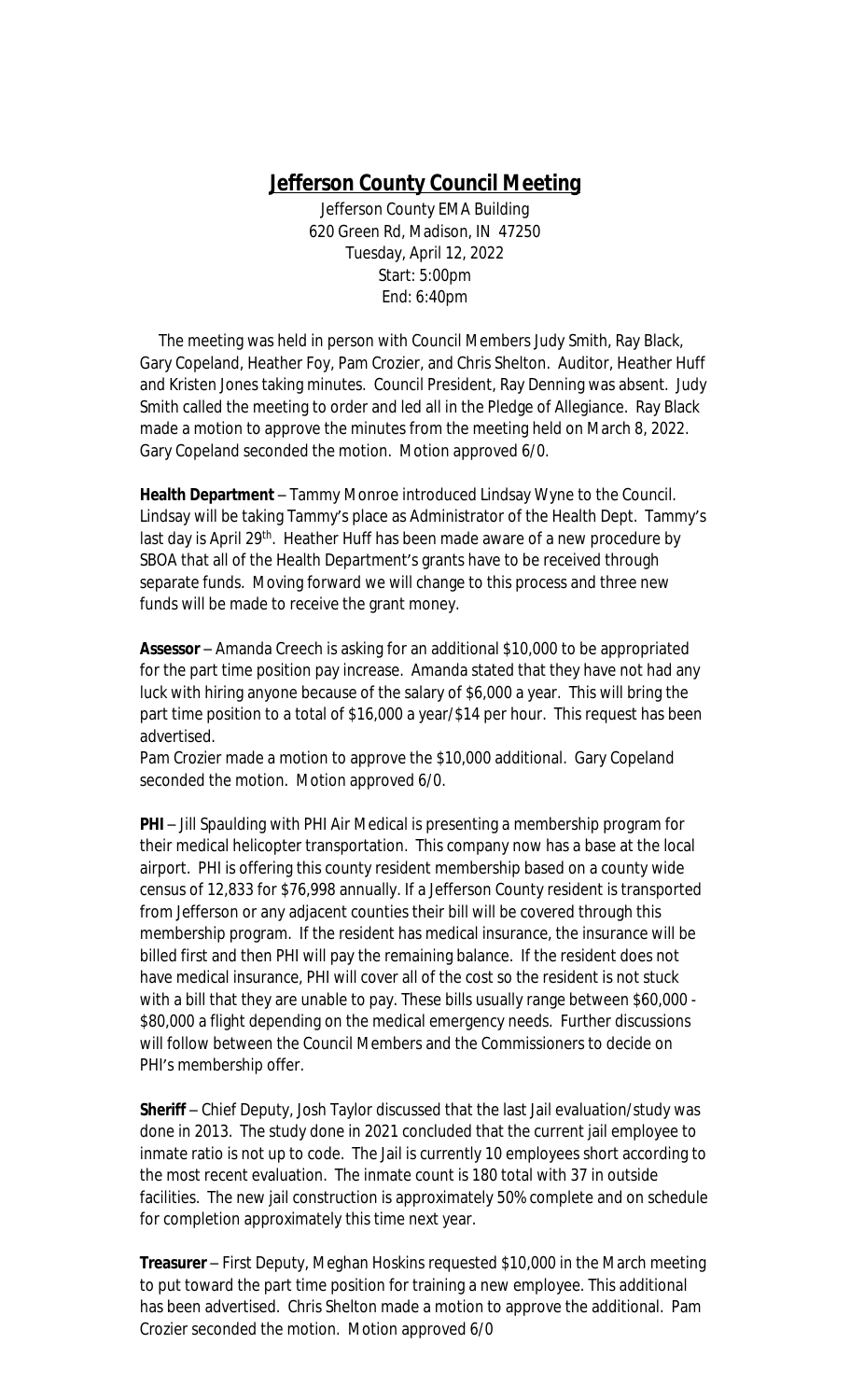**Cumulative Rate Adjustment – Discussion / Resolution** – Auditor, Heather Huff presented the Cum Rates as follows: Cum Bridge .06, Cum Courthouse 0.12, & Cum Jail .0153. Further explanation and discussion took place between the Auditor / Council and the public regarding the Cumulative Rates and taxes in general. The Council approved Cum Rates as follows:

| Cum Bridge - .06/100 | Ray Black made a motion to approve. Pam Crozier                               |
|----------------------|-------------------------------------------------------------------------------|
|                      | seconded the motion. Motion approved 6/0.                                     |
|                      | Cum Courthouse - .012/100 Chris Shelton made a motion to approve. Heather Foy |
|                      | seconded the motion. Motion approved 6/0.                                     |
| Cum Jail - 0.153/100 | Pam Crozier made a motion to approve. Ray Black                               |
|                      | seconded the motion. Motion approved 6/0.                                     |

**911** – The Council voted on the new 911 Inter-local Agreement. Chris Shelton made a motion to approve. Gary Copeland seconded the motion. Motion approved 6/0.

## **Additionals**

VMI Contract 7304-001-0301.00 \$120,000 VMI Marketing 7304-001-0312.00 \$54,000 Pam Crozier made a motion to approve. Ray Black seconded the motion. Motion Approved 6/0.

## **Additional Resolution 2022-08**

Total of all additionals advertised for this meeting. County General 1000 \$10,000 Rainy Day 1186 \$78,830 Sales Disclosure 7105 \$10,000 Innkeepers/JCBT 7304 \$174,000 **Total \$272,830**

Ray Black made a motion to approve Resolution 2022-08. Pam Crozier seconded the motion. Motion approved 6/0.

 The Dickinson Juvenile Justice Center will be raising their per diem rate effective May 1, 2022. The rate of \$140 per day will raise to \$160 per day.

 SBOA finished their state and federal audits for 2019 thru 2021. The Federal audit for 2020 cost the county \$9,895 @ \$800 per day. The cost of the State portion was approximately \$100 per day.

A joint session will be advertised for discussion between the Council,

Commissioners, and the public regarding the ARPA Funds.

 Ray Black made a motion to adjourn. Gary Copeland seconded. Motion approved 6/0 @ 6:40PM.